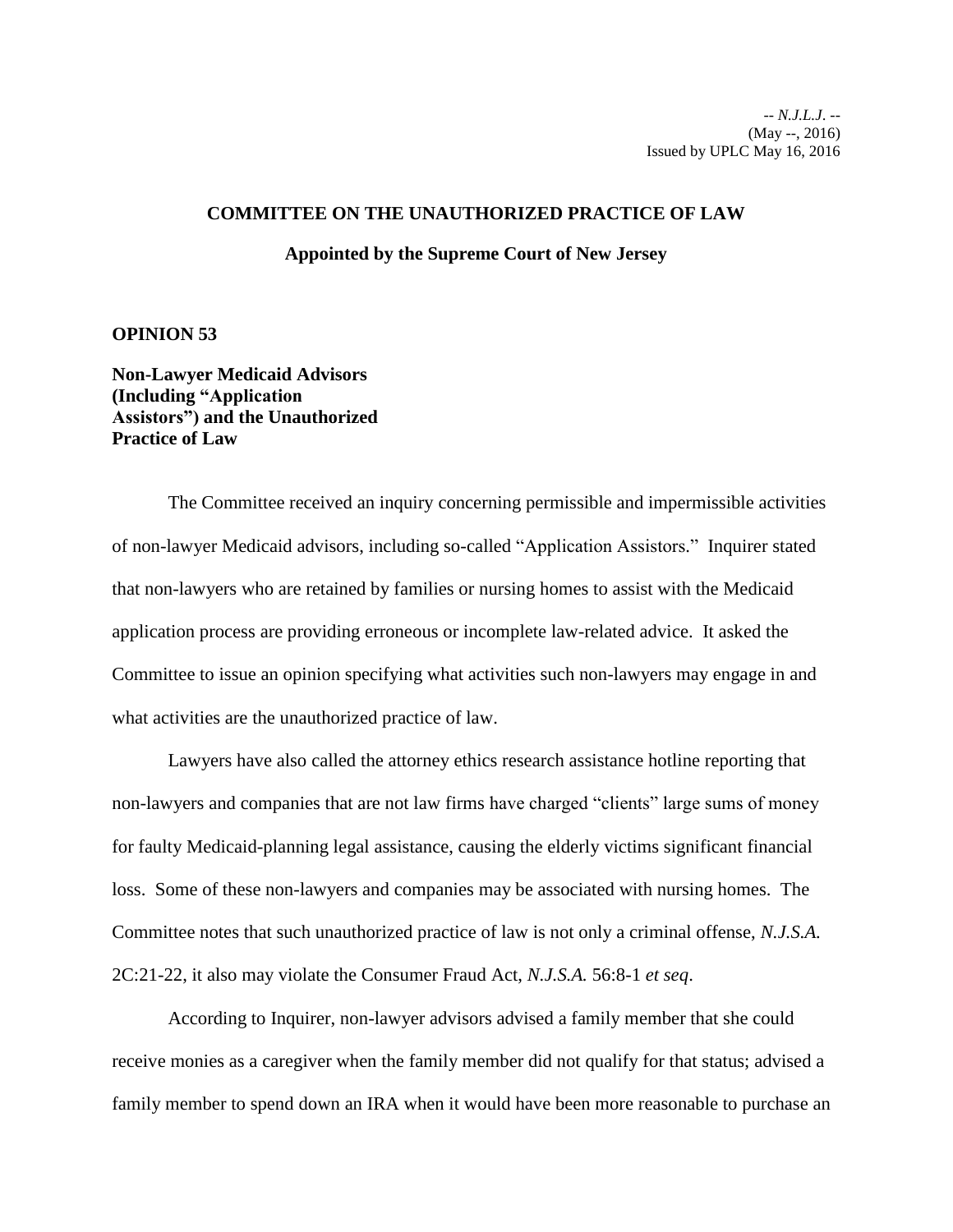annuity with those monies; advised a family member to draw down her assets when it would have been more sensible to transfer monies to a disabled child; advised a family member to transfer real estate when it would have been prudent to address the significant tax implications of that plan; and the like. It stated that these advisors also counseled people on wills and powers of attorney; on the need for guardianships and the authority to transfer assets; on the standards for Medicaid coverage; on nursing home laws; on transfers of property; on the impact of marriage and divorce; on estate administration and the elective share; and similar legal matters. It stated that such erroneous or incomplete legal advice causes the applicant, beneficiary, and family significant harm.

Medicaid is a federal benefit program that provides health insurance to eligible persons. If the beneficiary is eligible, the program pays for hospital services, doctor visits, prescriptions, nursing home care, and other services. The program is implemented through the State Department of Human Services, Division of Medical Assistance & Health Services. The State agency is required to provide assistance to persons who may be eligible for services. 42 *C.F.R.*  Sections 435.904(e) and 435.908(a). In addition, the federal regulations require that States "must allow individual(s) of the applicant or beneficiary's choice to assist in the application process or during a renewal of eligibility." 42 *C.F.R.* Section 435.908(b).

An applicant or beneficiary is also expressly permitted to "represent himself or use legal counsel, a relative, a friend, or other spokesman" in any hearing on agency action or decisions. 42 *C.F.R.* Section 431.206(b)(3). The applicant or beneficiary, or his or her representative, has procedural rights, including the right to establish pertinent facts and present arguments at the hearing. 42 *C.F.R.* Section 431.242. Finally, the regulations require the State agency to permit applicants and beneficiaries to "designate an individual or organization to act responsibly on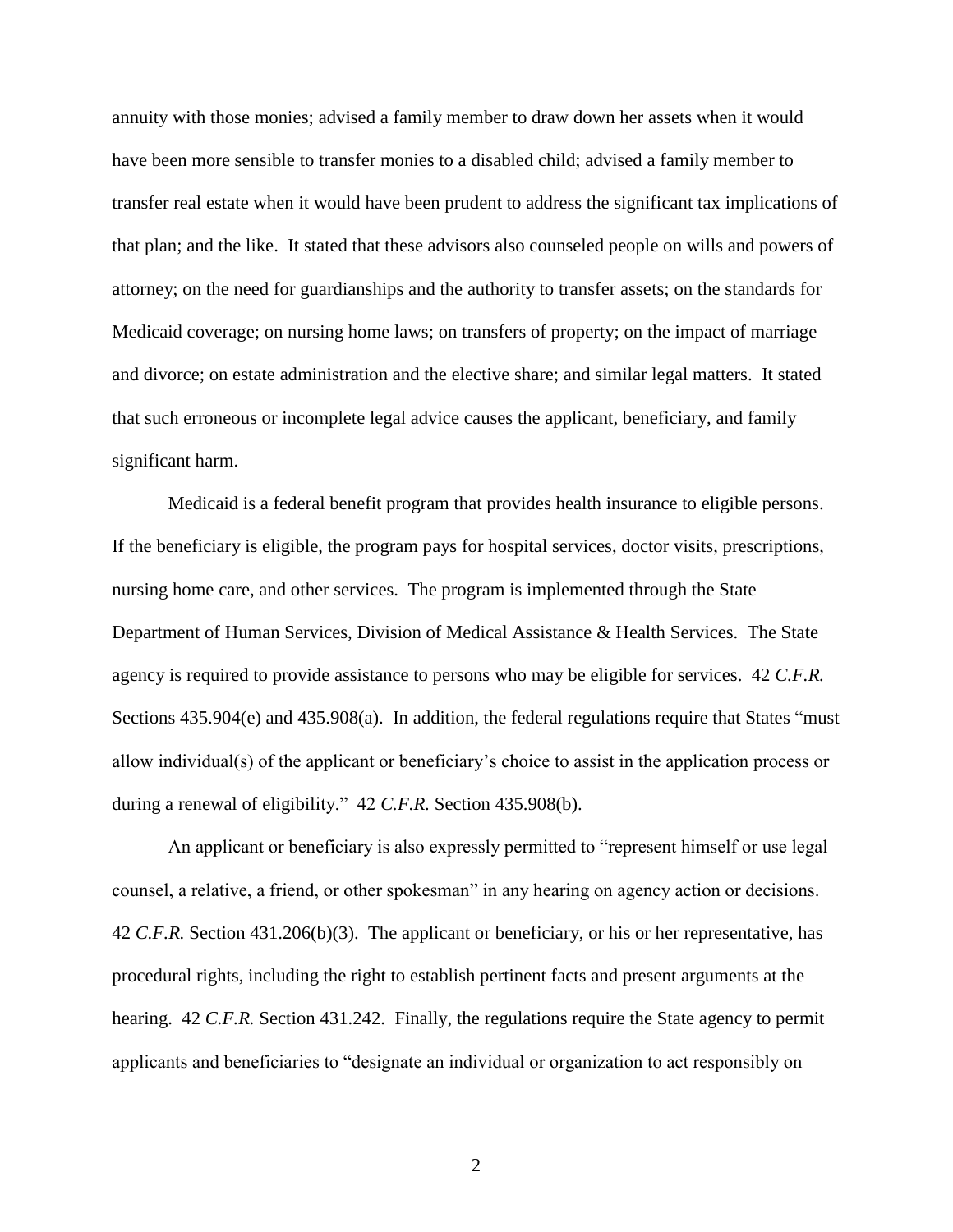their behalf in assisting with the individual's application and renewal of eligibility and other ongoing communications with the agency." 42 *C.F.R.* Section 435.923(a)(1).

The federal regulations permit States to certify staff and volunteers to act as application assistors. 42 *C.F.R.* Section 435.908(c). "Certified" assistance includes "providing information on insurance affordability programs and coverage options, helping individuals complete an application or renewal, working with the individual to provide required documentation, submitting applications and renewals to the agency, interacting with the agency on the status of such applications and renewals, assisting individuals with responding to any requests from the agency, and managing their case between the eligibility determination and regularly scheduled renewals." *Id.* at (c)(2). Certified assistors may not receive payment or compensation for their services. *Id.* at (c)(4).

The Committee acknowledges that the federal program requires States to permit nonlawyers to assist applicants and beneficiaries with Medicaid applications and represent persons in hearings. While non-lawyer Medicaid advisors may provide these limited services, the Committee finds that it is the unauthorized practice of law when non-lawyers provide advice in matters that require the professional judgment of a lawyer. Hence, only a lawyer may provide legal advice on issues such as strategies for Medicaid eligibility, including provisions of wills and powers of attorney; on the need for guardianships and the authority to transfer assets; on nursing home laws; on transfers of property; on the impact of marriage and divorce; and on estate administration and the elective share.

The Committee considered and agrees with published opinions issued by Ohio, Florida, and Tennessee regarding activities of Medicaid advisors and the unauthorized practice of law. These jurisdictions similarly acknowledge that federal law permits non-lawyers to assist individuals in Medicaid applications but conclude that, in more complex cases, providing advice

3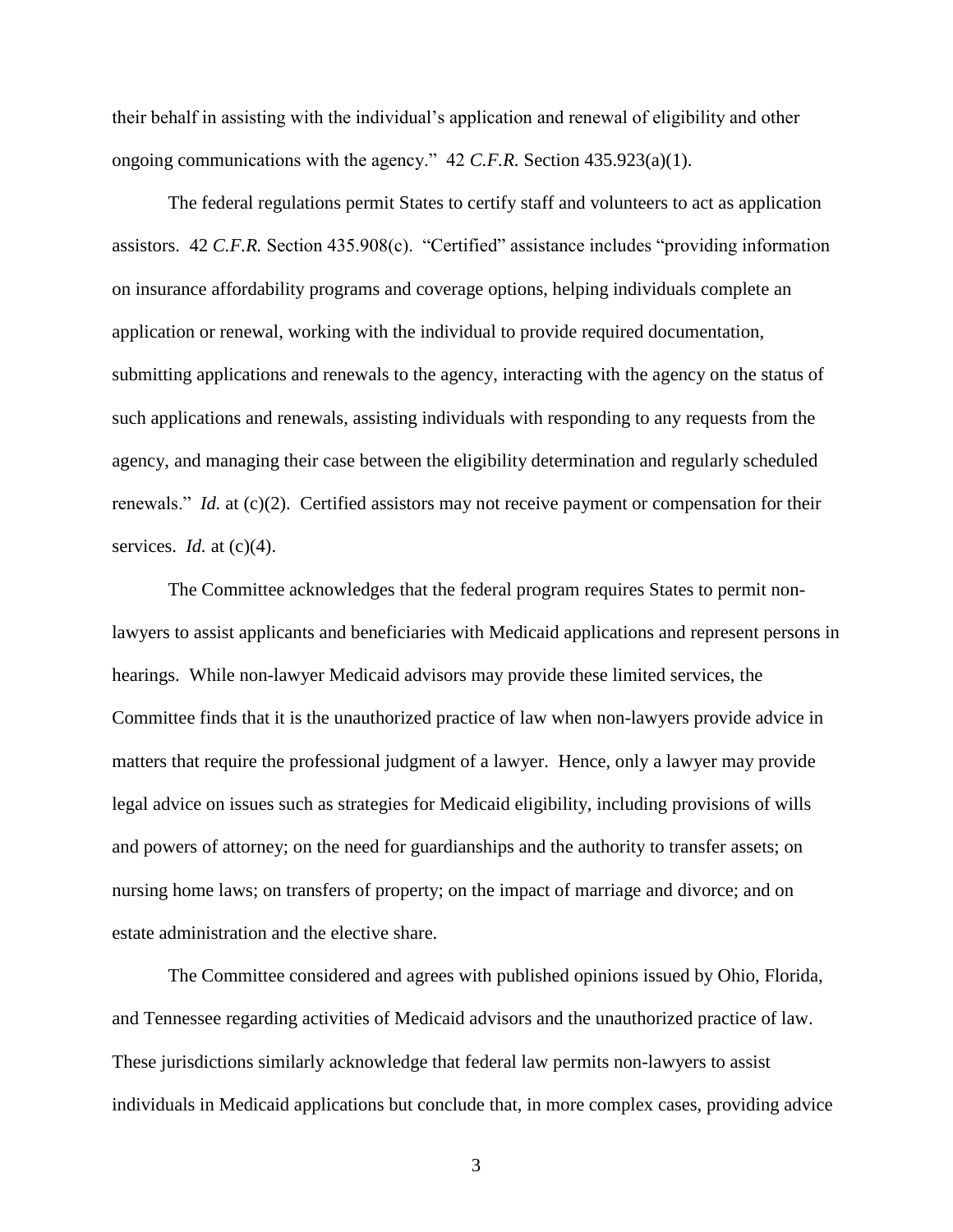on strategies to become eligible for Medicaid is not sanctioned and is the unauthorized practice of law.

The Ohio Board noted the broad grant of authority to non-lawyers in the federal regulations and acknowledged that the general task of consulting with the applicant, reviewing documents to determine the applicant's resources for Medicaid purposes, preparing and filing an application for Medicaid, and attending hearings with the individual or on behalf of the individual, are all permissible. Board on the Unauthorized Practice of Law of the Supreme Court of Ohio Advisory Opinion UPL 11-01 (October 7, 2011). The Ohio Board stated:

Medicaid planning in many, if not most, instances involves estate planning according to the prevailing legal literature. Individuals in need of long-term care often use estate tools such as trusts, gifts, and asset transfers to meet Medicaid income and resource-eligibility thresholds. Such estate planning requires specialized legal training, skill, and experience because it incorporates analysis, interpretations, and the preparation of legal documents. . . . The Board concludes that Medicaid planning requiring specialized legal training, skill, and experience constitutes the practice of law. However, especially in situations where the applicant's income and resource levels are near the Medicaid limits, there may be some Medicaid planning scenarios involving only document review and a financial calculation. As a result, the Board further concludes that the question of whether nonattorney involvement in Medicaid planning constitutes the unauthorized practice of law must be determined on a case-by-case basis.

[Ohio Board Opinion, section III (internal citations omitted).]

The Florida Opinion provides that rendering legal advice on the implementation of Florida law is the practice of law. Florida Bar Standing Committee on the Unlicensed Practice of Law FAO #2011-4 "Medicaid Planning Activities by Nonlawyers," (October 14, 2014). "Assessing the facts relevant to a client's situation, applying those facts to the laws governing Medicaid, developing a plan to structure or spend the client's assets in compliance with those laws, and drafting legal documents to execute the plan, would constitute the practice of law . . . . It is the opinion of the Standing Committee that when a nonlawyer engages in these activities or